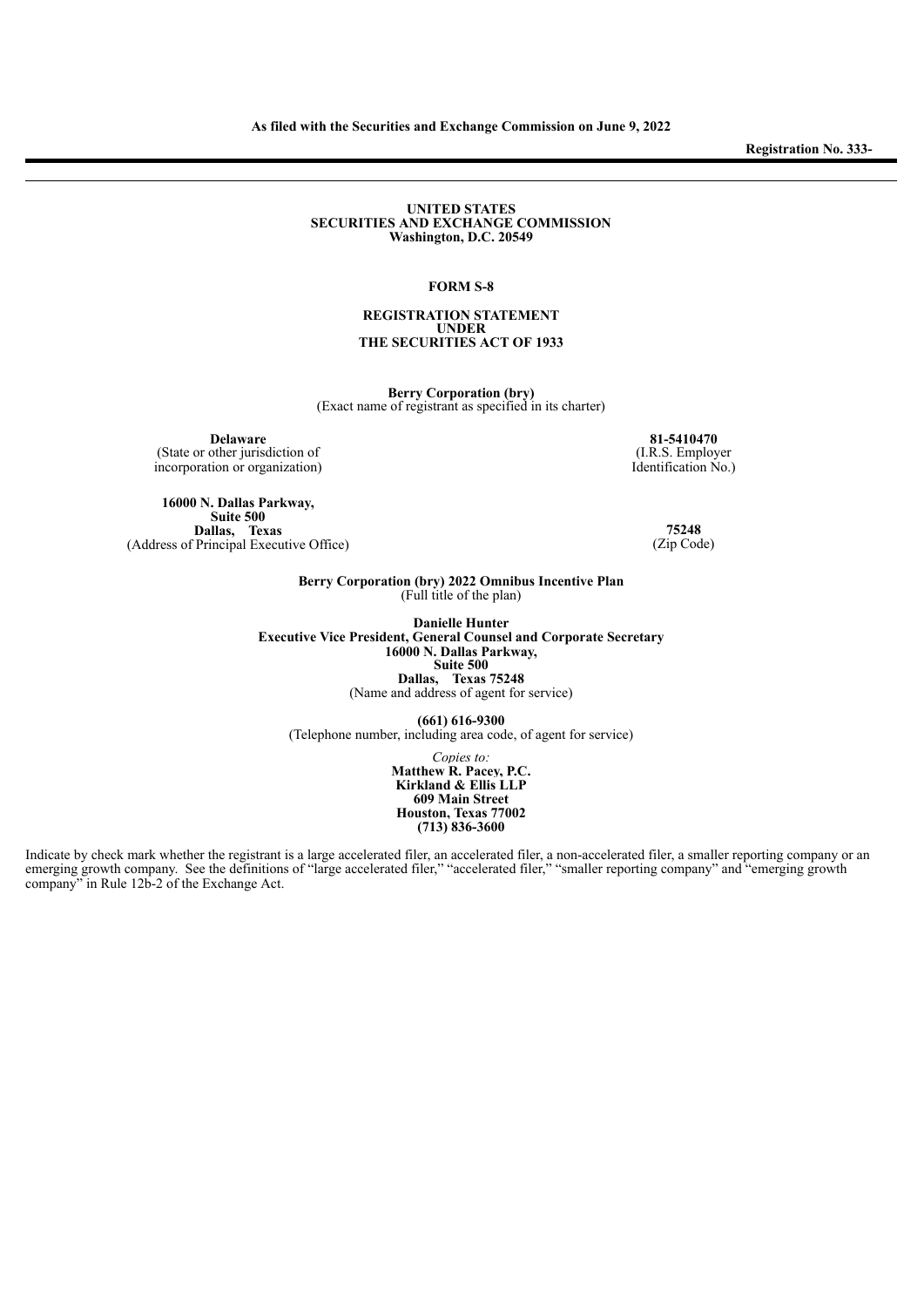Large accelerated filer  $\Box$ 

Non-accelerated filer  $□$  Accelerated filer  $□$  Smaller reporting company  $□$ 

Emerging growth company  $\boxtimes$ 

If an emerging growth company, indicate by check mark if the registrant has elected not to use the extended transition period for complying with any new or revised financial accounting standards provided pursuant to Section 7(a)(2)(B) of the Securities Act.  $\Box$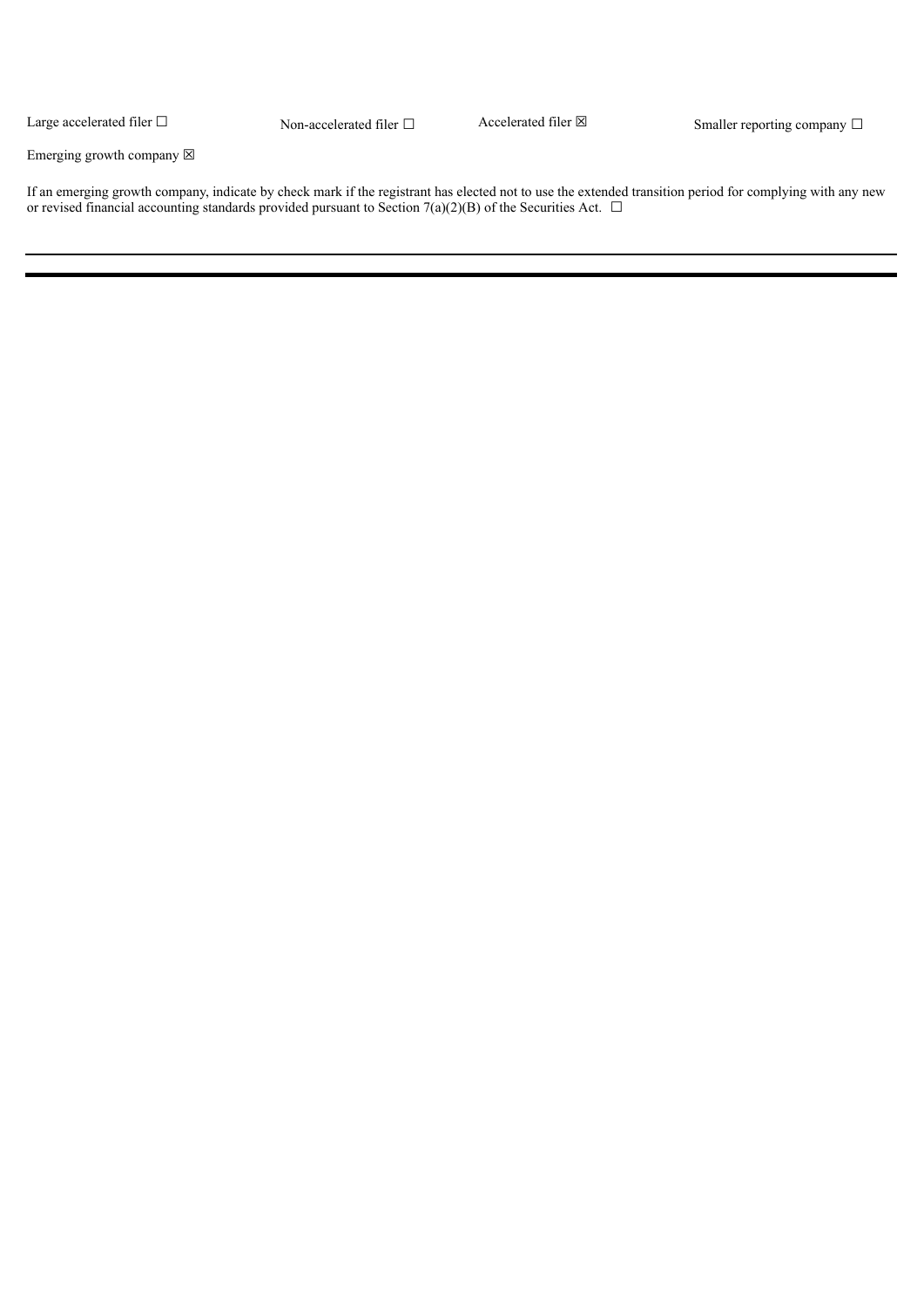#### **PART I**

# **INFORMATION REQUIRED IN THE SECTION 10(a) PROSPECTUS**

#### **Item 1. Plan Information.**

On March 1, 2022, the Board of Directors of Berry Corporation (bry) (the "Registrant") approved the Berry Corporation (bry) 2022 Omnibus Incentive Plan (the "2022 Plan"), which was subsequently approved by the Registrant's stockholders on May 25, 2022. The 2022 Plan authorizes for issuance a total of 2,300,000 shares of common stock, par value \$0.001 per share, of the Registrant (the "Common Stock") (registered concurrently by the Registrant on this Registration Statement on Form S-8 (this "Registration Statement") on the date hereof.

The Registrant will send or give all participants in the 2022 Plan document(s) containing the information required by Part I of Form S-8, as specified in Rule 428(b)(1) promulgated by the Securities and Exchange Commission (the "Commission") under the Securities Act of 1933 (the "Securities Act"). Such documents are not required to be, and are not, filed with the Commission, either as part of this Registration Statement or as prospectuses or prospectus supplements pursuant to Rule 424 under the Securities Act. These documents, and the documents incorporated by reference in this Registration Statement pursuant to Item 3 of Part II hereof, taken together, constitute a prospectus that meets the requirements of Section 10(a) of the Securities Act.

# **Item 2. Registrant Information and Employee Plan Annual Information.**

The written statement required by Item 2 of Part I is included in documents that will be delivered to participants in the 2022 Plan covered by this Registration Statement pursuant to Rule 428(b) of the Securities Act.

#### **PART II INFORMATION REQUIRED IN THE REGISTRATION STATEMENT**

#### **Item 3. Incorporation of Documents by Reference.**

Except to the extent that information is deemed furnished and not filed pursuant to securities laws and regulations, the Registrant hereby incorporates by reference into this Registration Statement the following documents:

- (a) the Registrant's Annual Report on Form 10-K for the fiscal year ended December 31, 2021, filed with the Commission on March 4, 2022;
- (b) the Registrant's Quarterly Report on Form 10-Q for the quarter ended March 31, 2022, filed with the Commission on May 4, 2022;
- (c) the Registrant's Definitive Proxy Statement on Schedule 14A filed with the Commission on April 7, 2022;
- (d) the Current Reports on Form 8-K filed with the Commission on March 18, 2022, April 12, 2022, May 26, 2022, and June 1, 2022; and
- (e) the description of the Common Stock contained in the Registrant's Form 8-A filed with the Commission on July 24, 2018, as updated by Exhibit 4.4 to the Registrant's Annual Report on Form 10-K for the fiscal year ended December 31, 2021, filed with the Commission on March 4, 2022, and including any amendment or report filed for the purpose of updating such description.

Except to the extent that information is deemed furnished and not filed pursuant to securities laws and regulations, all documents filed by the Registrant pursuant to Sections 13(a), 13(c), 14 and 15(d) of the Securities Exchange Act of 1934 (the "Exchange Act"), as amended, prior to the filing of a post-effective amendment that indicates that all securities offered have been sold or that deregisters all securities then remaining unsold shall also be deemed to be incorporated by reference herein and to be a part hereof from the dates of filing of such documents.

Any statement contained in a document incorporated or deemed to be incorporated by reference herein shall be deemed to be modified or superseded for purposes of this Registration Statement to the extent that a statement contained herein or in any other subsequently filed document which also is or is deemed to be incorporated by reference herein modifies or supersedes such statement. Any statement so modified or superseded shall not be deemed, except as so modified or superseded, to constitute a part of this Registration Statement.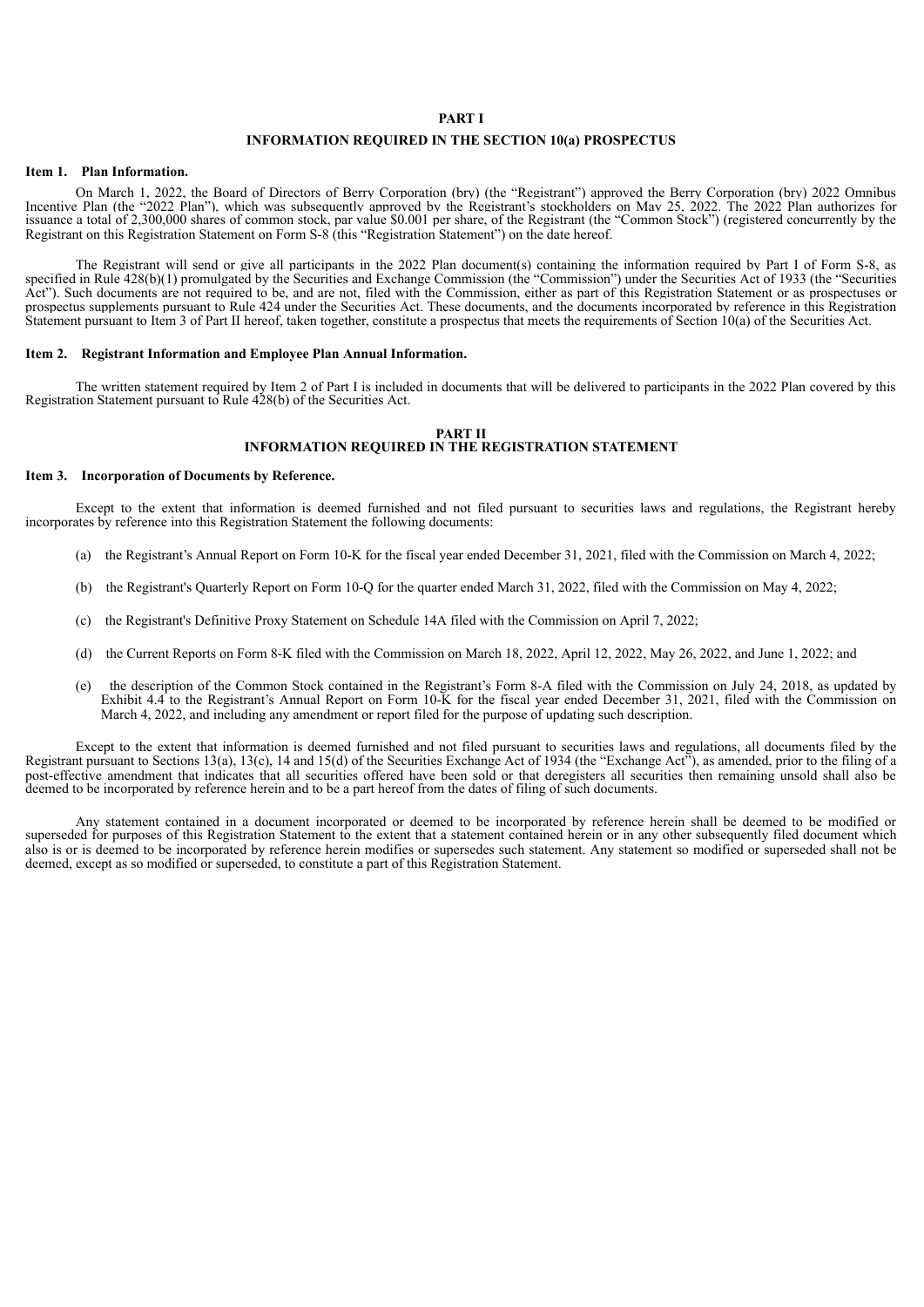## **Item 4. Description of Securities.**

Not applicable.

# **Item 5. Interests of Named Experts and Counsel.**

Not applicable.

# **Item 6. Indemnification of Directors and Officers.**

The Registrant's Second Amended and Restated Certificate of Incorporation, as amended (the "Certificate of Incorporation") provides that no director shall be personally liable to the Registrant or its stockholders for monetary damages for breach of fiduciary duty as a director, except for liability (i) for any breach of the director's duty of loyalty to the Registrant or its stockholders, (ii) for any act or omission not in good faith or which involves intentional misconduct or a knowing violation of law, (iii) under Section 174 of the Delaware General Corporation Law (the "DGCL") or (iv) for any transaction from which the director derived an improper personal benefit. The effect of this provision is to eliminate the Registrant's and its stockholders' rights, through stockholders' derivative suits on the Registrant's behalf, to recover monetary damages against a director for certain breaches of fiduciary duty as a director.

Any amendment, repeal or modification of these provisions will be prospective only and would not affect any limitation on liability of a director for acts or omissions that occurred prior to any such amendment, repeal or modification.

Under Section 145 of the DGCL, a Delaware corporation has the power, under specified circumstances, to indemnify its directors, officers, employees and agents in connection with actions, suits or proceedings, whether civil, criminal or administrative, brought against them by a third party or in the right of the corporation, by reason that they were or are such directors, officers, employees or agents, against expenses and liabilities incurred in any such action, suit or proceeding so long as they acted in good faith and in a manner that they reasonably believed to be in, or not opposed to, the best interests of such corporation, and with respect to any criminal action, that they had no reasonable cause to believe their conduct was unlawful. With respect to suits by or in the right of such corporation, however, indemnification is generally limited to attorneys' fees and other expenses and is not available if such person is adjudged to be liable to such corporation unless the court determines that indemnification is appropriate. A Delaware corporation also has the power to purchase and maintain insurance for such persons. The statute provides that it is not exclusive of other indemnification that may be granted by a corporation's certificate of incorporation, bylaws, disinterested director vote, stockholder vote, agreement or otherwise.

Section 102(b)(7) of the DGCL provides that a certificate of incorporation may contain a provision eliminating or limiting the personal liability of a director to the corporation or its stockholders for monetary damages for breach of fiduciary duty as a director provided that such provisions may not eliminate or limit the liability of a director (i) for any breach of the director's duty of loyalty to the corporation or its stockholders, (ii) for acts or omissions not in good faith or which involve intentional misconduct or a knowing violation of law, (iii) under Section 174 (relating to liability for unauthorized acquisitions or redemptions of, or dividends on, capital stock) of the DGCL, or (iv) for any transaction from which the director derived an improper personal benefit. Article 9 of the Registrant's Certificate of Incorporation limits its directors' personal liability to the fullest extent permitted by the DGCL. Article 10 of the Certificate of Incorporation provides that the Registrant will indemnify any director or officer who was or is a party or is threatened to be made a party to or is involved in any threatened, pending or completed action, suit or proceeding, whether civil, criminal, administrative or investigative (a "proceeding"), by reason of the fact that he or she is or was a director or officer of the Registrant or is or was serving at the request of the Registrant as a director, officer, manager, employee or agent of another corporation or of a limited liability company, partnership, joint venture, trust or other enterprise, except that the Registrant will indemnify any such person seeking indemnification in connection with a proceeding initiated by that person, only if that proceeding was authorized by the board of directors. The right to indemnification includes the right to be paid the expenses incurred in defending any such proceeding in advance of its final disposition.

The Registrant has also entered into indemnification agreements with each of its directors and officers which provide contractual rights to indemnity and expense advancement and include related provisions meant to facilitate the indemnitees' receipt of such benefits. Under these indemnification agreements, the Registrant must maintain directors and officers insurance. The terms of the indemnification agreements provide that the Registrant will indemnify the officers and directors against all losses that occur as a result of the indemnitee's corporate status, including, without limitation, all liability arising out of the sole, contributory, comparative or other negligence, or active or passive wrongdoing of the indemnitee. Except as otherwise provided in the indemnification agreements, the only limitation that exists upon the Registrant's indemnification obligations pursuant to the agreements is that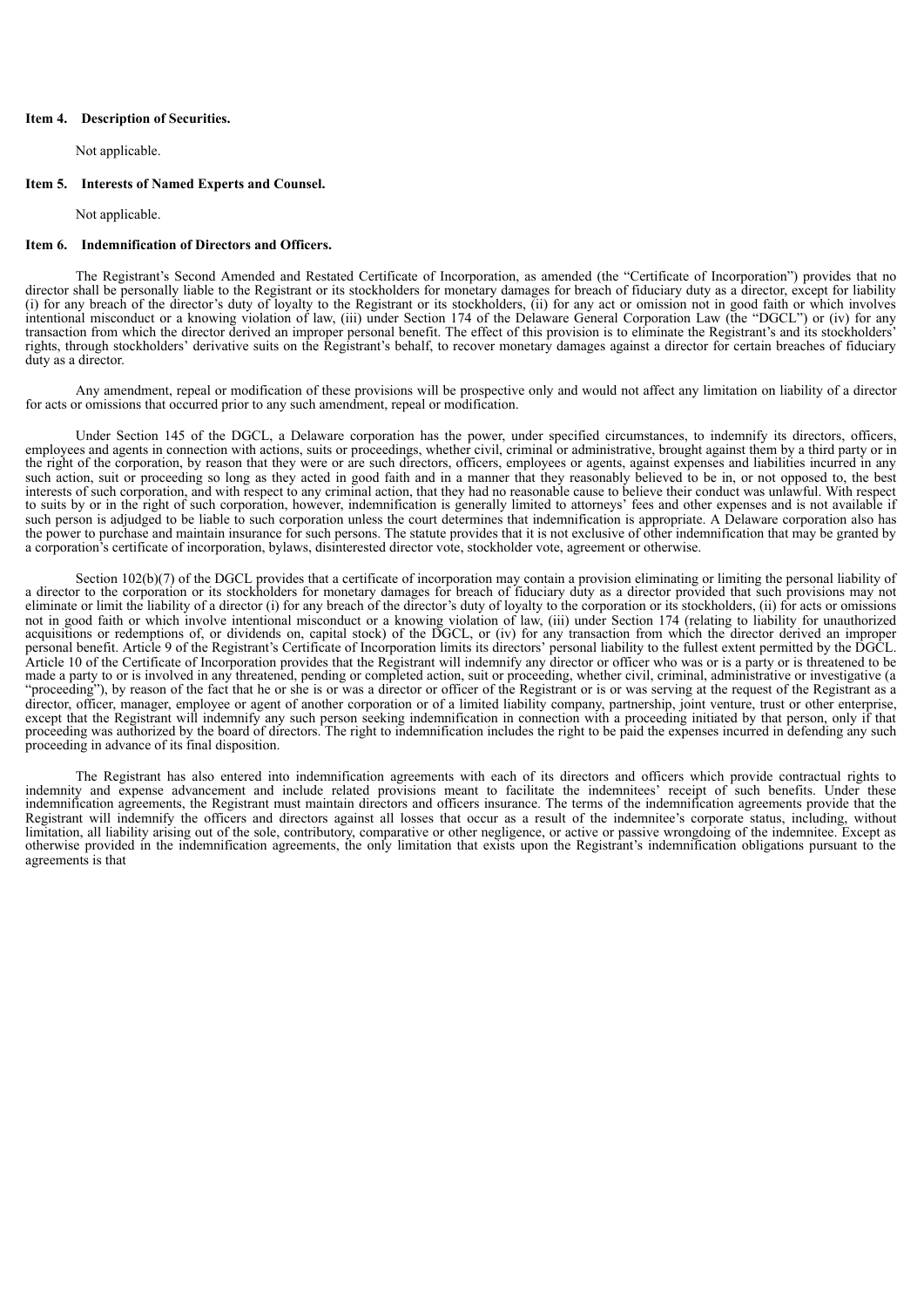the Registrant is not obligated to make any payment to an indemnitee that is finally adjudged to be prohibited by applicable law. Under the indemnification agreements, the Registrant also agrees to pay all expenses for which it may be jointly liable with an indemnitee and to waive any potential right of contribution the Registrant might otherwise have. Further, the Registrant agrees to advance expenses to indemnitees in connection with proceedings brought as a result of the indemnitee's corporate status.

The above discussion of the Certificate of Incorporation, indemnification agreements with the Registrant's officers and directors, and Sections 102(b)(7) and 145 of the DGCL is not intended to be exhaustive and is qualified in its entirety by such Certificate of Incorporation, indemnification agreements, and statutes.

The Registrant currently maintains an insurance policy which, within the limits and subject to the terms and conditions thereof, covers certain expenses and liabilities that may be incurred by directors and officers in connection with proceedings that may be brought against them as a result of an act or omission committed or suffered while acting as a director or officer.

## **Item 7. Exemption from Registration Claimed.**

Not applicable.

#### **Item 8. Exhibits.**

The exhibits to this Registration Statement are listed in the Exhibit Index to this Registration Statement, which immediately precedes such exhibits and is incorporated herein by reference.

## **Item 9. Undertakings.**

The undersigned Registrant hereby undertakes:

- (a) to file, during any period in which offers or sales are being made, a post-effective amendment to this Registration Statement:
	- (i) to include any prospectus required by Section  $10(a)(3)$  of the Securities Act;

(ii) to reflect in the prospectus any facts or events arising after the effective date of the Registration Statement (or the most recent post-effective amendment thereof) which, individually or in the aggregate, represent a fundamental change in the information set forth in the Registration Statement. Notwithstanding the foregoing, any increase or decrease in volume of securities offered (if the total dollar value of securities offered would not exceed that which was registered) and any deviation from the low or high end of the estimated maximum offering range may be reflected in the form of prospectus filed with the Commission pursuant to Rule 424(b) if, in the aggregate, the changes in volume and price represent no more than a 20% change in the maximum aggregate offering price set forth in the "Calculation of Registration Fee" table in the effective registration statement and

(iii) to include any material information with respect to the plan of distribution not previously disclosed in the Registration Statement or any material change to such information in the Registration Statement;

*provided, however,* that paragraphs (a)(i) and (a)(ii) do not apply if the information required to be included in a post-effective amendment by those paragraphs is contained in periodic reports filed with or furnished to the Commission by the Registrant pursuant to Section 13 or Section 15(d) of the Exchange Act that are incorporated by reference in this Registration Statement.

(b) that, for the purpose of determining any liability under the Securities Act, each such post-effective amendment shall be deemed to be a new registration statement relating to the securities offered therein, and the offering of such securities at that time shall be deemed to be the initial *bona fide* offering thereof; and

(c) to remove from registration by means of a post-effective amendment any of the securities being registered which remain unsold at the termination of the offering.

The undersigned Registrant hereby undertakes that, for purposes of determining any liability under the Securities Act, each filing of the Registrant's annual report pursuant to Section 13(a) or Section 15(d) of the Exchange Act (and, where applicable, each filing of an employee benefit plan's annual report pursuant to Section 15(d) of the Exchange Act) that is incorporated by reference in the Registration Statement shall be deemed to be a new registration statement relating to the securities offered therein, and the offering of such securities at that time shall be deemed to be the initial *bona fide* offering thereof.

Insofar as indemnification for liabilities arising under the Securities Act may be permitted to directors, officers and controlling persons of the Registrant pursuant to the foregoing provisions, or otherwise, the Registrant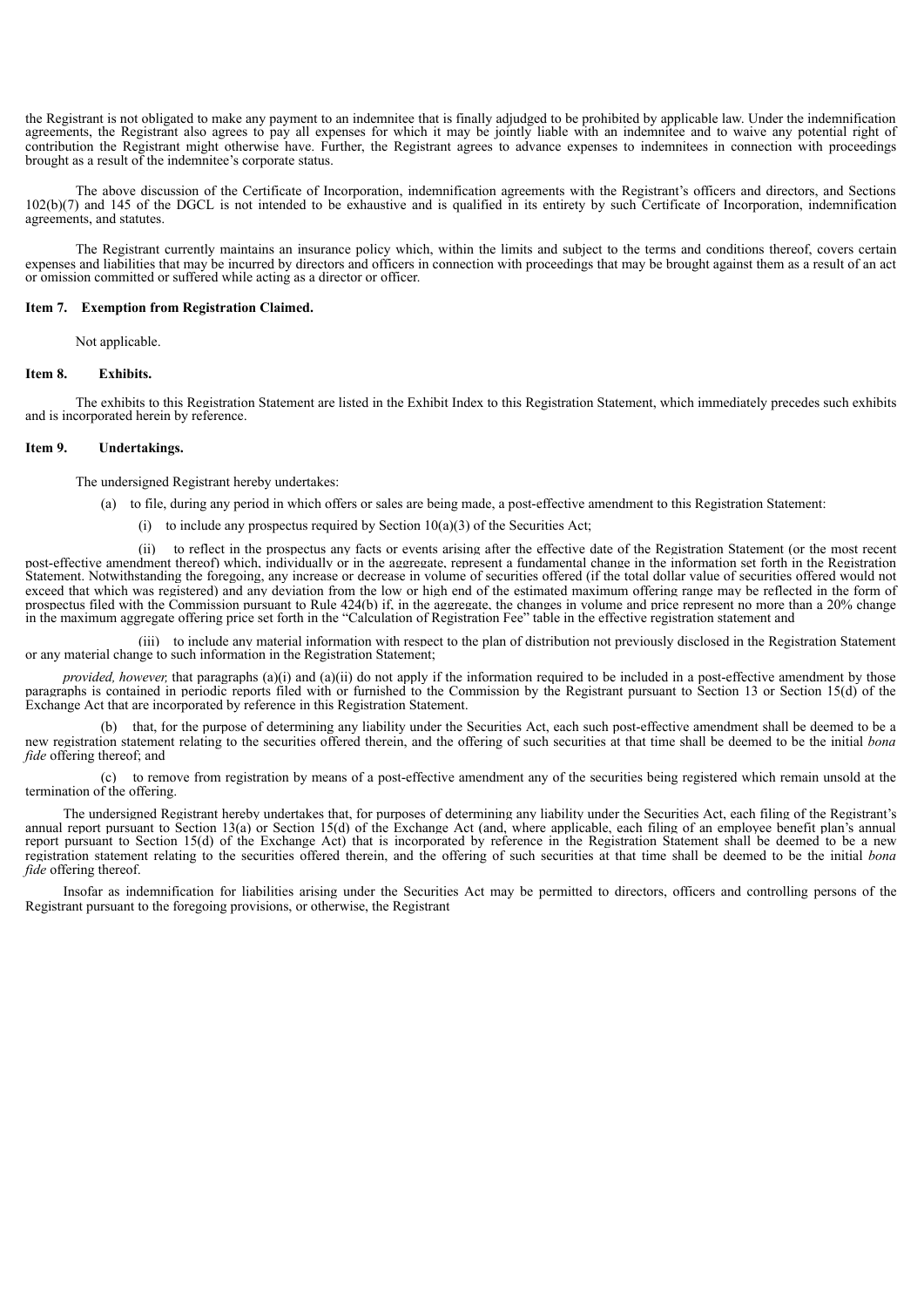has been advised that in the opinion of the Commission such indemnification is against public policy as expressed in the Securities Act and is, therefore, unenforceable. In the event that a claim for indemnification against such liabilities (other than the payment by the Registrant of expenses incurred or paid by a director, officer or controlling person of the Registrant in the successful defense of any action, suit or proceeding) is asserted by such director, officer or controlling person in connection with the securities being registered, the Registrant will, unless in the opinion of its counsel the matter has been settled by controlling precedent, submit to a court of appropriate jurisdiction the question of whether such indemnification by it is against public policy as expressed in the Securities Act and will be governed by the final adjudication of such issue.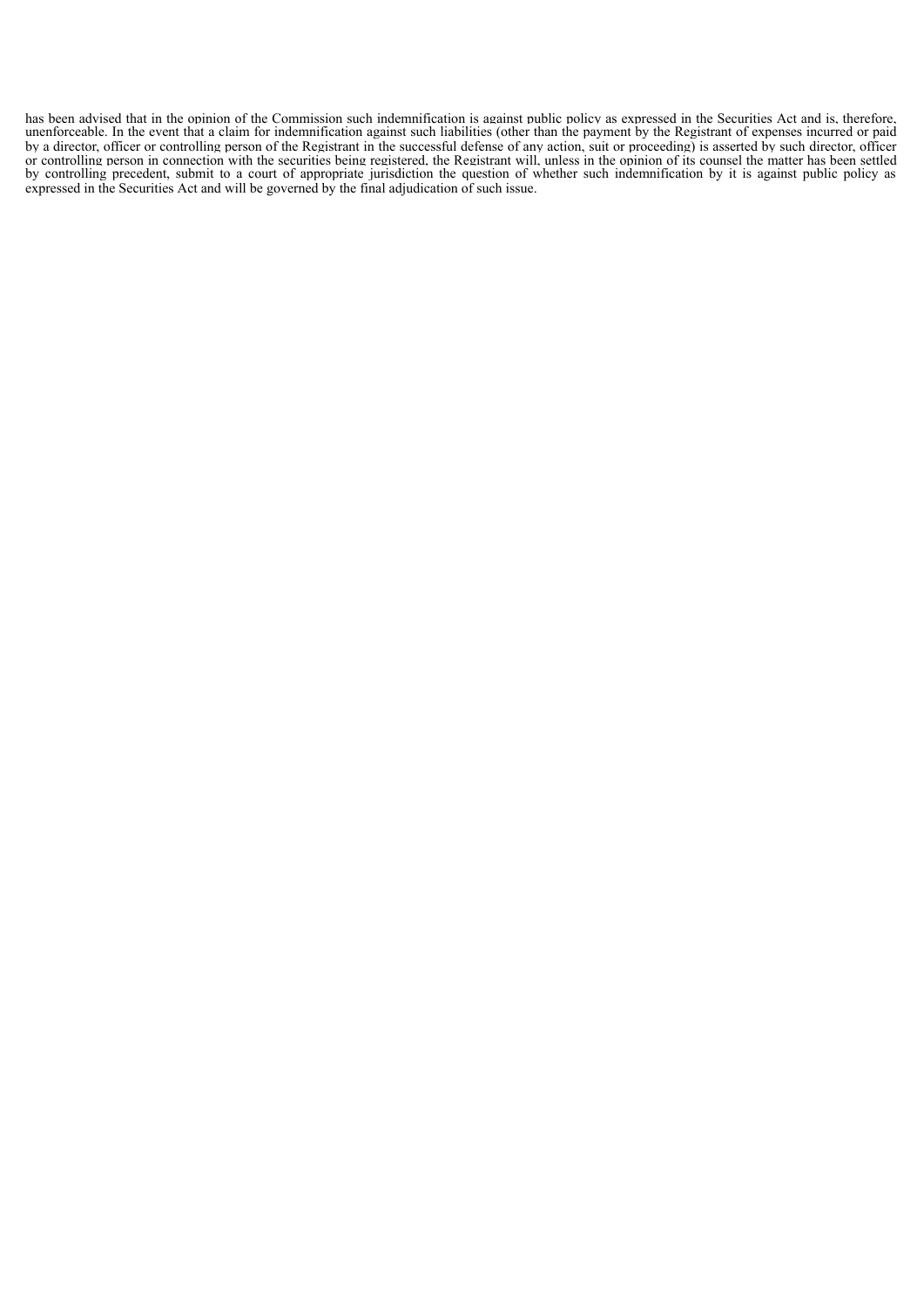|                                 | <b>EXHIBIT INDEX</b>                                                                                                                                                                                                                                                                                                        |  |  |  |  |  |  |
|---------------------------------|-----------------------------------------------------------------------------------------------------------------------------------------------------------------------------------------------------------------------------------------------------------------------------------------------------------------------------|--|--|--|--|--|--|
| <b>Exhibit</b><br><b>Number</b> | Description                                                                                                                                                                                                                                                                                                                 |  |  |  |  |  |  |
| 4.1                             | Second Amended and Restated Certificate of Incorporation of the Registrant (incorporated by reference to Exhibit 3.1 of the Registrant's<br>Current Report on Form 8-K filed on February 19, 2020).                                                                                                                         |  |  |  |  |  |  |
| 4.2                             | Third Amended and Restated By-Laws of the Registrant (incorporated by reference to Exhibit 3.2 of the Registrant's Current Report on<br>Form 8-K filed on February 19, 2020).                                                                                                                                               |  |  |  |  |  |  |
| 4.3                             | Berry Corporation (bry) 2022 Omnibus Incentive Plan, dated March 1, 2022 (incorporated by reference to Exhibit 10.1 to the Company's<br>Quarterly Report on Form 10-O filed May 4, 2022)                                                                                                                                    |  |  |  |  |  |  |
| 4.4                             | Berry Corporation (bry) 2022 Omnibus Incentive Plan - Form of Performance-Based Restricted Stock Unit Award Agreement with Total<br>Shareholder Return Performance Criteria (incorporated by reference to Exhibit 10.2 to the Company's Quarterly Report on Form 10-Q<br>filed May 4, 2022).                                |  |  |  |  |  |  |
| 4.5                             | Berry Corporation (bry) 2022 Omnibus Incentive Plan - Form of Performance-Based Restricted Stock Unit Award Agreement with<br>CROIC Performance Criteria (incorporated by reference to Exhibit 10.3 to the Company's Quarterly Report on Form 10-Q filed May 4,<br>$2022$ ).                                                |  |  |  |  |  |  |
| 4.6                             | Berry Corporation (bry) 2022 Omnibus Incentive Plan - Form of Performance-Based Restricted Stock Unit Award Agreement with C&J<br>Well Services ROCI Performance Criteria (Executive Employment Agreement) (incorporated by reference to Exhibit 10.4 to the<br>Company's Quarterly Report on Form 10-Q filed May 4, 2022). |  |  |  |  |  |  |
| 4.7                             | Berry Corporation (bry) 2022 Omnibus Incentive Plan - Form of Performance-Based Restricted Stock Unit Award Agreement with C&J<br>Well Services ROCI Performance Criteria (incorporated by reference to Exhibit 10.5 to the Company's Quarterly Report on Form 10-Q<br>filed May 4, 2022).                                  |  |  |  |  |  |  |
| $4.8*$                          | Berry Corporation (bry) 2022 Omnibus Incentive Plan – Form of Restricted Stock Unit Award Agreement for Non-Employee Directors.                                                                                                                                                                                             |  |  |  |  |  |  |
| $5.1*$                          | Opinion of Kirkland & Ellis LLP.                                                                                                                                                                                                                                                                                            |  |  |  |  |  |  |
| $23.1*$                         | Consent of Kirkland & Ellis LLP (included in the opinion filed as Exhibit 5.1 to this Registration Statement).                                                                                                                                                                                                              |  |  |  |  |  |  |
| $23.2*$                         | <b>Consent of KPMG LLP.</b>                                                                                                                                                                                                                                                                                                 |  |  |  |  |  |  |
| $23.3*$                         | <b>Consent of DeGolyer and MacNaughton.</b>                                                                                                                                                                                                                                                                                 |  |  |  |  |  |  |
| $24.1*$                         | Power of Attorney (included on the signature page of this Registration Statement).                                                                                                                                                                                                                                          |  |  |  |  |  |  |
| $107*$                          | <b>Filing Fee Table</b>                                                                                                                                                                                                                                                                                                     |  |  |  |  |  |  |

<span id="page-6-0"></span>\*Filed herewith.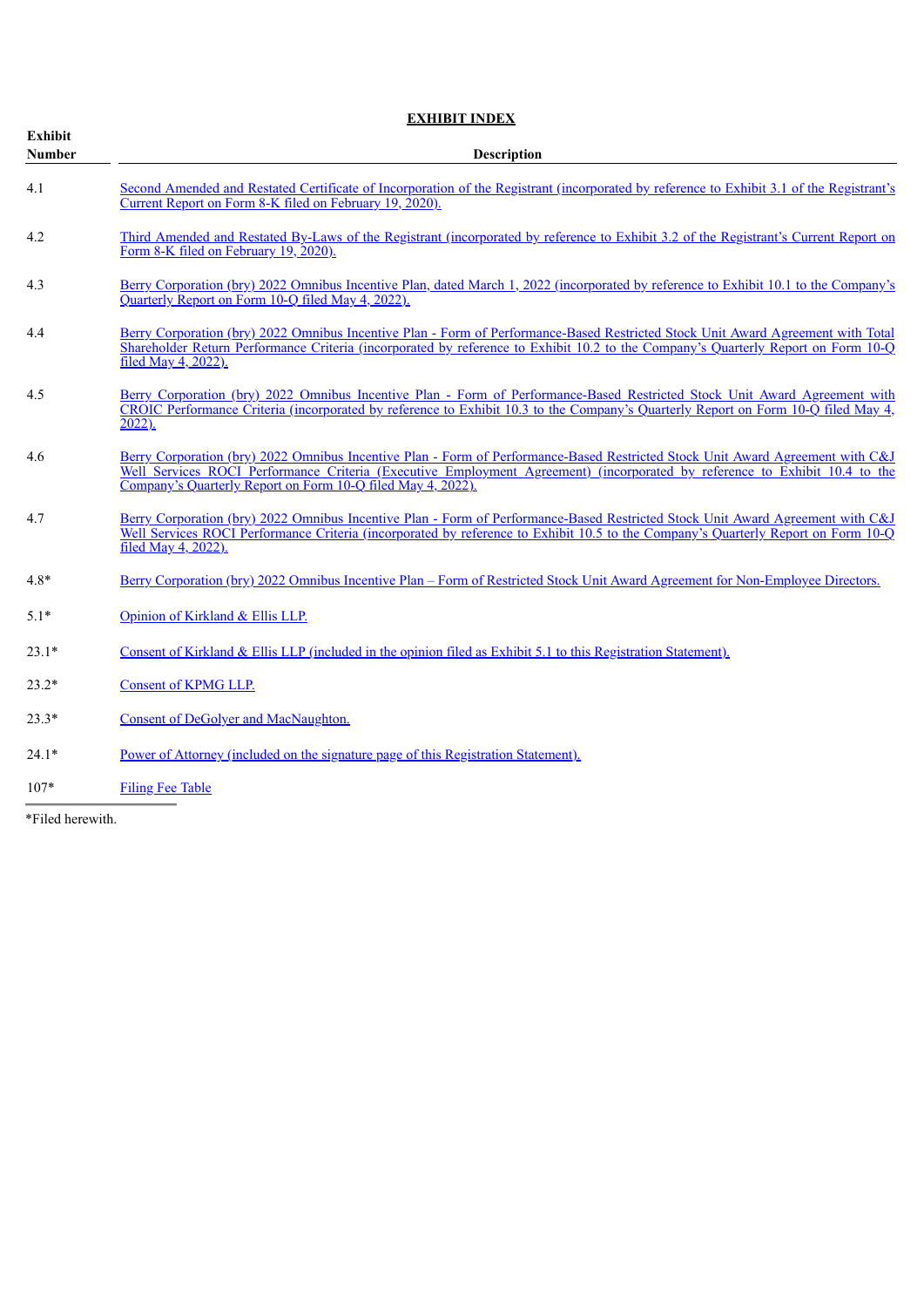# **SIGNATURES**

Pursuant to the requirements of the Securities Act of 1933, the Registrant certifies that it has reasonable grounds to believe that it meets all of the requirements for filing on Form S-8 and has duly caused this Registration Statement to be signed on its behalf by the undersigned, thereunto duly authorized, in the City of Dallas, State of Texas, on June 9, 2022.

# **BERRY CORPORATION (bry)**

By: /s/ A. T. "Trem" Smith

| Name: | A. T. "Trem" Smith                    |
|-------|---------------------------------------|
| Title | President and Chief Executive Officer |

# **POWER OF ATTORNEY**

KNOW ALL PERSONS BY THESE PRESENTS, that each person whose signature appears below authorizes and appoints A.T. Smith, Cary Baetz and Danielle Hunter and each of them, either of whom may act without the joinder of the other, as such person's true and lawful attorneys-in-fact and agents, with full power of substitution and resubstitution, for such person and in such person's name, place and stead, in any and all capacities, to sign any and all amendments (including post-effective amendments) to this Registration Statement and to file the same, with all exhibits thereto, and all other documents in connection therewith, with the Securities and Exchange Commission, granting unto said attorneys-in-fact and agents full power and authority to do and perform each and every act and thing requisite and necessary to be done in connection therewith, as fully and to all intents and purposes as such person might or could do in person, hereby ratifying and confirming all that said attorneys-in-fact or agents, or their substitute or substitutes, each acting alone, may lawfully do or cause to be done by virtue hereof.

Pursuant to the requirements of the Securities Act, this Registration Statement and the above Power of Attorney have been signed below by the following persons in the capacities indicated on June 9, 2022.

| Name                                            | <b>Position</b>                                                                                 |  |  |
|-------------------------------------------------|-------------------------------------------------------------------------------------------------|--|--|
| $/s/ A$ . T. "Trem" Smith<br>A. T. "Trem" Smith | President, Chief Executive Officer and Director<br>(Principal Executive Officer)                |  |  |
| /s/ Cary Baetz<br>Cary Baetz                    | Executive Vice President, Chief Financial Officer and Director<br>(Principal Financial Officer) |  |  |
| /s/ Michael Helm<br>Michael Helm                | Chief Accounting Officer<br>(Principal Accounting Officer)                                      |  |  |
| /s/ Renée Hornbaker<br>Renée Hornbaker          | Director                                                                                        |  |  |
| /s/ Anne Mariucci<br>Anne Mariucci              | Director                                                                                        |  |  |
| /s/ Donald Paul<br>Donald Paul                  | Director                                                                                        |  |  |
| /s/ Rajath Shourie<br>Rajath Shourie            | Director                                                                                        |  |  |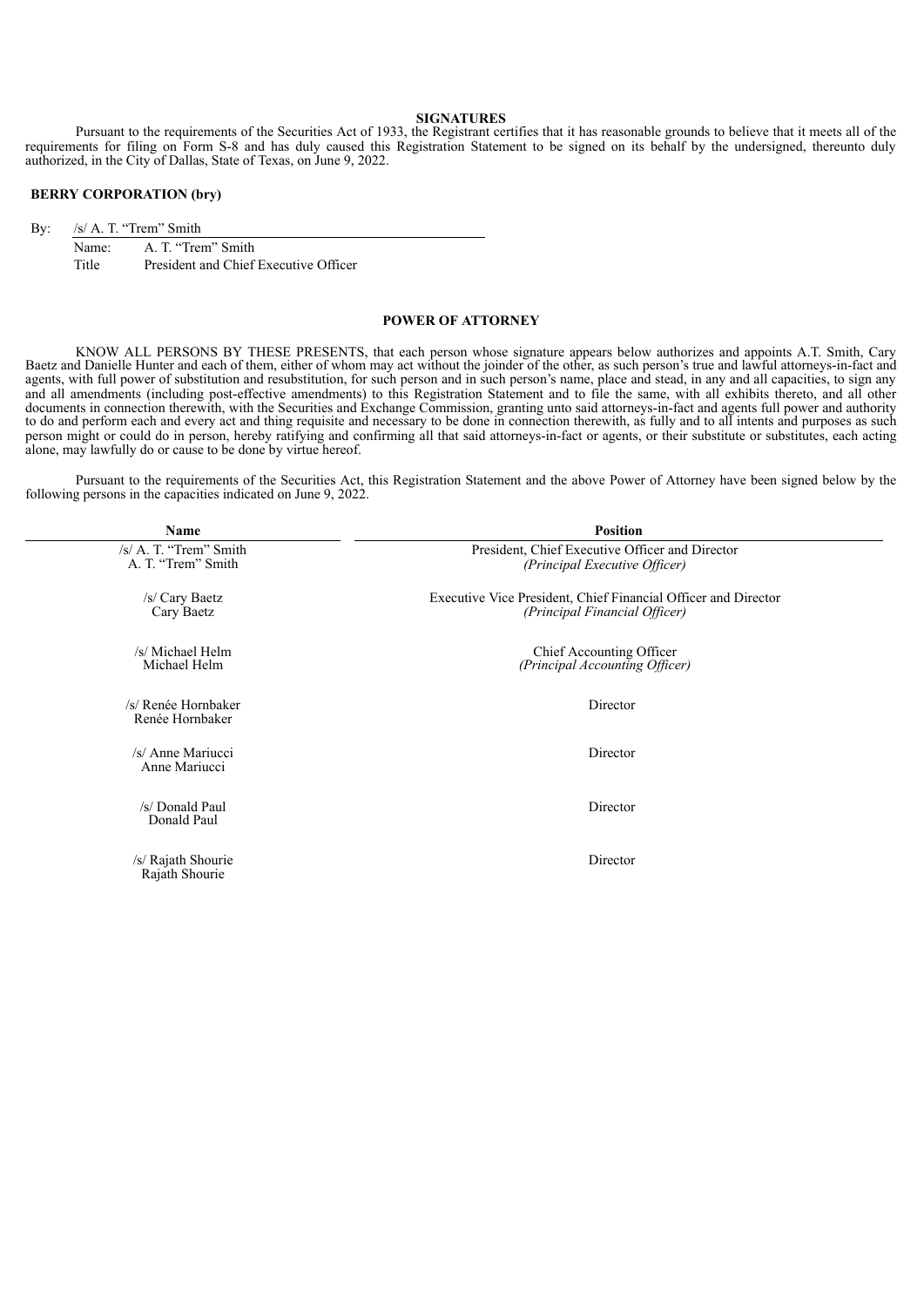# **CALCULATION OF REGISTRATION FEE**

<span id="page-8-0"></span>

| Title of securities<br>to be registered   | Amount to be<br>registered $(1)$ | Proposed<br>maximum offering<br>price per share | Proposed<br>maximum aggregate<br>offering price | Amount of<br>registration fee |
|-------------------------------------------|----------------------------------|-------------------------------------------------|-------------------------------------------------|-------------------------------|
| Common Stock, par value \$0.001 per share | $2.300,000^{(2)}$                | $$11.18^{(3)}$                                  | \$25,714,000                                    | \$2,383.69                    |

(1) Pursuant to Rule 416 of the Securities Act of 1933, as amended (the "Securities Act"), this registration statement also covers an indeterminate number of additional shares of common stock, par value \$0.001 per share (the "Common Stock"), of Berry Corporation (bry) issuable with respect to the shares being registered hereunder by reason of any stock splits, stock dividends, recapitalization, anti-dilution provisions or other similar transaction.

<sup>(2)</sup> This Registration Statement on Form S-8 (this "Registration Statement") registers 2,300,000 shares of Common Stock to be issued under the Berry Corporation (bry) 2022 Omnibus Incentive Plan.

<sup>(3)</sup> Estimated solely for the purpose of calculating the registration fee, based on the average of the high and low prices of a share of Common Stock as reported on the Nasdaq Global Select Market on June 3, 2022 (such date being within five business days of the date that this Registration Statement was first filed with the Securities and Exchange Commission). This calculation is in accordance with Rule 457(c) and (h) of the Securities Act.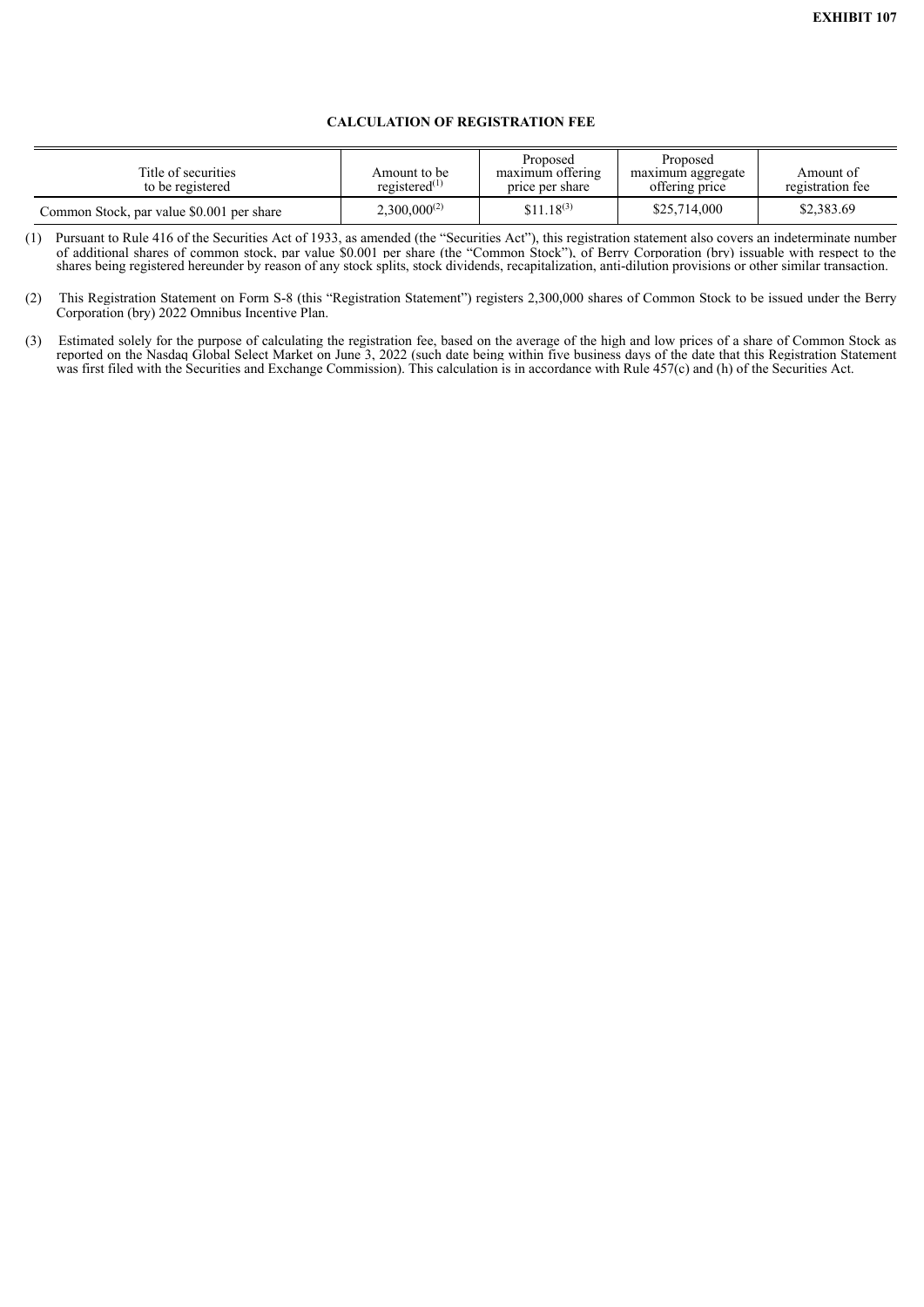# **RESTRICTED STOCK UNIT AWARD AGREEMENT PURSUANT TO THE BERRY CORPORATION (BRY) 2022 OMNIBUS INCENTIVE PLAN**

<span id="page-9-0"></span>Participant: [\_\_\_\_\_\_\_\_\_\_\_\_\_\_\_\_\_\_\_\_\_]

Grant Date: [\_\_\_\_\_\_\_\_\_\_\_\_\_\_\_\_]

Number of Restricted Stock [\_\_\_\_\_\_\_\_\_\_\_\_\_\_\_\_] Units ("RSUs"):

Vesting Conditions: Subject to Section 3 hereof, the RSUs will become fully vested on [

\* \* \* \* \*

**THIS RESTRICTED STOCK UNIT AWARD AGREEMENT** (this "Agreement") dated as of the Grant Date specified above ("Grant Date"), is entered into by and between Berry Corporation (bry), a corporation organized in the State of Delaware (the "Company"), and the Participant specified above, pursuant to the Berry Corporation (bry) 2022 Omnibus Incentive Plan, as in effect and as amended from time to time (the "Plan").

WHEREAS, the Participant is a non-employee member of the Company's Board of Directors (the "Board"); and

**WHEREAS**, in accordance with the Company's non-employee director compensation policy, as approved by the Board, the Participant is annually entitled to receive an equity award of RSUs in consideration of the services rendered and to be rendered by the Participant to the Company;

**NOW**, **THEREFORE**, in consideration of the mutual covenants and promises hereinafter set forth and for other good and valuable consideration, the parties hereto hereby mutually covenant and agree as follows:

1. **Incorporation By Reference; Plan Document Receipt**. Except as specifically provided herein, this Agreement is subject in all respects to the terms and provisions of the Plan (including, without limitation, any amendments thereto adopted at any time and from time to time unless such amendments are expressly intended not to apply to this Award), all of which terms and provisions are made a part of and incorporated in this Agreement as if they were each expressly set forth herein. Except as provided otherwise herein, any capitalized term not defined in this Agreement shall have the same meaning as is ascribed thereto in the Plan. The Participant hereby acknowledges receipt of a true copy of the Plan and that the Participant has read the Plan carefully and fully understands its content. In the event of any conflict between the terms of this Agreement and the terms of the Plan, the terms of this Agreement shall control.

2. **Grant of RSUs**. The Company hereby grants to the Participant, on the Grant Date, the number of RSUs set forth above. Subject to the terms of this Agreement and the Plan, each RSU, to the extent it becomes a vested RSU in accordance with the Vesting Conditions set forth under Vesting Conditions above, represents the right to receive one (1) share of Stock. Unless and until an RSU becomes vested, the Participant will have no right to settlement of such RSU. Except as otherwise provided by the Plan, the Participant agrees and understands that nothing contained in this Agreement provides, or is intended to provide, the Participant with any protection against potential future dilution of the Participant's interest in the Company for any reason, and no adjustments shall be made for dividends in cash or other property, distributions or other rights in respect of the shares of Stock underlying the RSUs, except as otherwise specifically provided for in the Plan or this Agreement.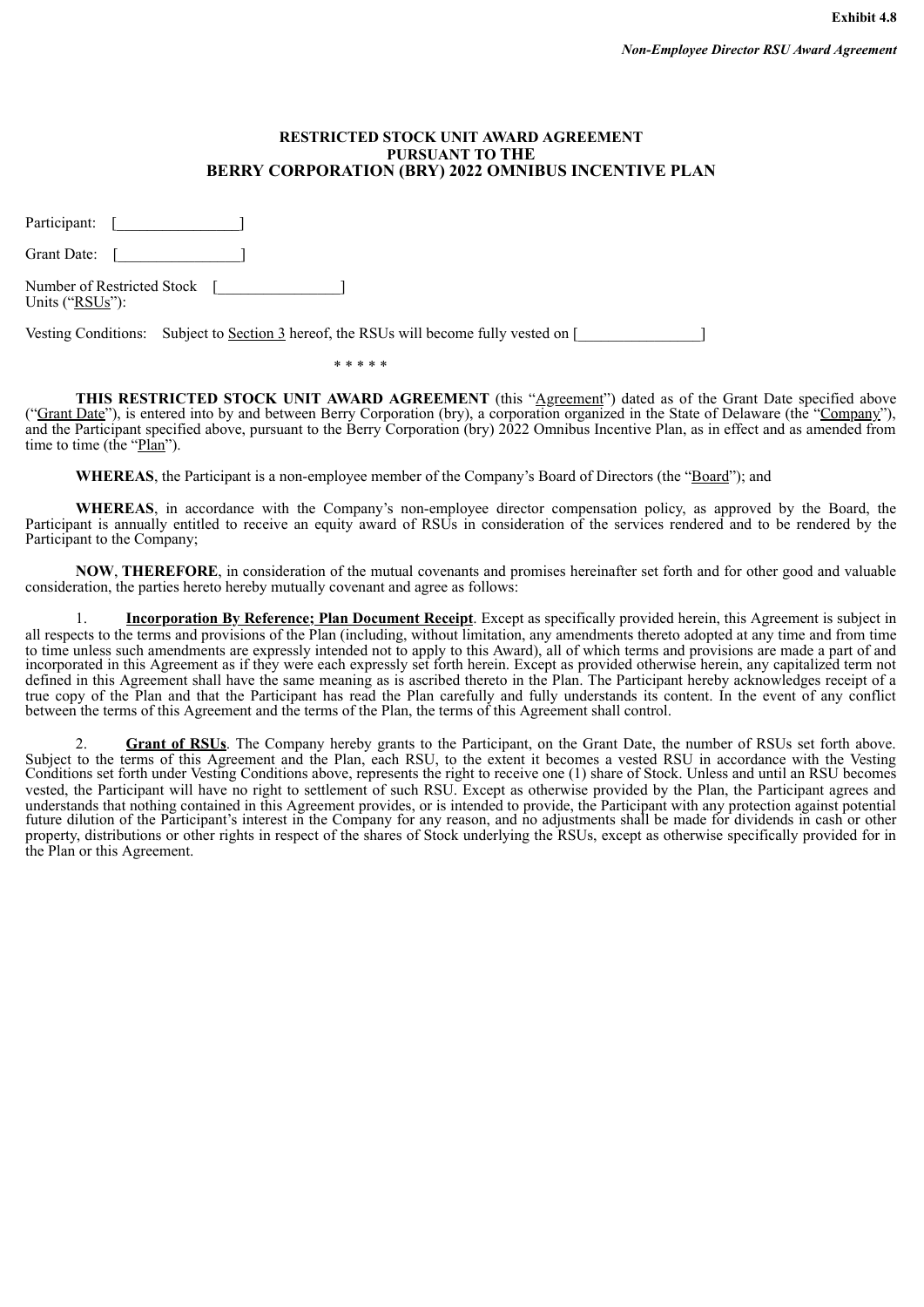# 3. **Vesting; Forfeiture**.

(a) Vesting Generally. Except as otherwise provided in this Section 3, the RSUs subject to this Award shall become vested in accordance with the vesting schedule set forth under Vesting Conditions above.

Death or Disability. If the Participant's service with the Board terminates by reason of the Participant's death or his resignation due to a permanent and total disability as defined in Section 22(e)(3) of the Code (a "Disability"), one hundred percent (100%) of the RSUs subject to this Award shall immediately become vested as of the date of such termination. A Disability shall only be deemed to occur at the time of the determination by the Committee of the Disability. Notwithstanding the foregoing, for Awards that are subject to the Nonqualified Deferred Compensation Rules, Disability shall mean that a Participant is disabled under Section  $409A(a)(2)(C)(i)$  or (ii) of the Code.

(c) Termination of Service. If the Participant's service with the Board terminates for any reason other than as described in Section 3(b) hereof, all RSUs subject to this Award that are outstanding and unvested as of the date of such termination shall be immediately forfeited and cancelled without consideration to the Participant.

(d) Change in Control. All outstanding unvested RSUs subject to this Award shall become fully and immediately vested upon the consummation of a Change in Control, so long as the Participant's service with the Board has remained continuous from the Grant Date through the consummation of such Change in Control.

**Delivery of Shares**. Unless otherwise provided herein, within thirty (30) days following the vesting of the RSUs, the RSUs shall be settled by delivering to the Participant the number of shares of Stock that correspond to the number of RSUs that have become vested on the applicable vesting date, less any shares of Stock withheld by the Company pursuant to Section 8 hereof.

5. **Dividends; Rights as Stockholder**. If the Company pays a cash dividend in respect of its outstanding Stock and, on the record date for such dividend, the Participant holds RSUs granted pursuant to this Agreement that have not vested and been settled in accordance with Section 4, the Company shall credit to an account maintained by the Company for the Participant's benefit an amount equal to the cash dividends the Participant would have received if the Participant were the holder of record, as of such record date, of the number of shares of Stock related to the portion of the RSUs that have not been settled or forfeited as of such record date; *provided* that such cash dividends shall not be deemed to be reinvested in shares of Stock and shall be held uninvested and without interest and paid in cash at the same time that the shares of Stock underlying the RSUs are delivered to the Participant in accordance with the provisions hereof or, if later, the date on which such cash dividend is paid to shareholders of the Company. Stock or property dividends on shares of Stock shall be credited to a dividend book entry account on behalf of the Participant with respect to each RSU granted to the Participant; *provided* that such stock or property dividends shall be paid in shares of Stock, in the case of a spin-off, shares of stock of the entity that is spun-off from the Company, or other property, as applicable and in each case, at the same time that the shares of Stock underlying the RSUs are delivered to the Participant in accordance with the provisions hereof. Such account is intended to constitute an "unfunded" account, and neither this Section 5 nor any action taken pursuant to or in accordance with this Section 5 shall be construed to create a trust of any kind. Except as otherwise provided herein, the Participant shall have no rights as a stockholder with respect to any shares of Stock covered by any RSU unless and until the Participant has become the holder of record of such shares.

6. **Non-Transferability**. No portion of the RSUs may be sold, assigned, transferred, encumbered, hypothecated or pledged by the Participant, other than to the Company as a result of forfeiture of the RSUs as provided herein.

7. **Governing Law**. All questions concerning the construction, validity and interpretation of this Agreement shall be governed by, and construed in accordance with, the laws of the State of Delaware, without regard to the choice of law principles thereof.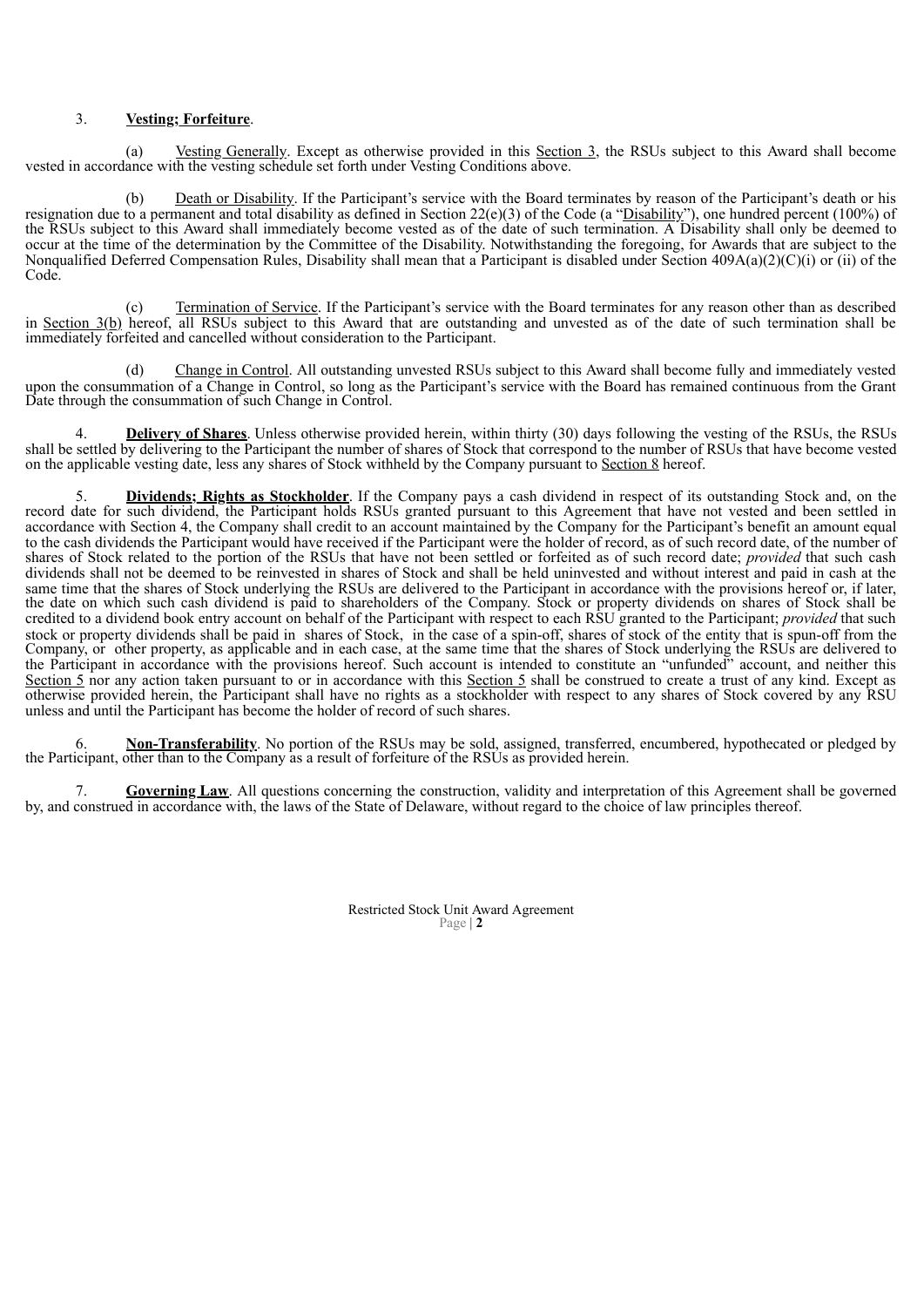8. **Taxes**. The Participant shall be responsible for all taxes arising from the grant, vesting, or settlement of this Award, and the subsequent sale of any shares of Stock received hereunder. No taxes will be deducted or withheld by the Company. The Participant acknowledges and agrees that no oral or written representation of fact or opinion has been made to him by the Company or its attorneys regarding the tax treatment or consequences of the grant, vesting, or settlement of this Award, or the subsequent sale of any shares of Stock received hereunder.

9. **Legend**. The Company may at any time place legends referencing any applicable federal, state or foreign securities law restrictions on all certificates, if any, representing shares of Stock issued pursuant to this Agreement. The Participant shall, at the request of the Company, promptly present to the Company any and all certificates, if any, representing shares of Stock acquired pursuant to this Agreement in the possession of the Participant in order to carry out the provisions of this Section 9.

10. **Securities Representations**. This Agreement is being entered into by the Company in reliance upon the following express representations and warranties of the Participant. The Participant hereby acknowledges, represents and warrants that:

(a) The Participant has been advised that the Participant may be an "affiliate" within the meaning of Rule 144 under the Securities Act and in this connection the Company is relying in part on the Participant's representations set forth in this Section 10.

(b) If the Participant is deemed an affiliate within the meaning of Rule 144 of the Securities Act, the shares of Stock issuable hereunder must be held indefinitely unless an exemption from any applicable resale restrictions is available or the Company files an additional registration statement (or a "re-offer prospectus") with regard to such shares of Stock and the Company is under no obligation to register such shares of Stock (or to file a "re-offer prospectus").

(c) If the Participant is deemed an affiliate within the meaning of Rule 144 of the Securities Act, the Participant understands that the exemption from registration under Rule 144 will not be available unless a public trading market then exists for the Stock, adequate information concerning the Company is then available to the public, and other terms and conditions of Rule 144 or any exemption therefrom are complied with, and any sale of the shares of Stock issuable hereunder may be made only in limited amounts in accordance with the terms and conditions of Rule 144 or any exemption therefrom.

11. **No Waiver**. No waiver or non-action by either party hereto with respect to any breach by the other party of any provision of this Agreement shall be deemed or construed to be a waiver of any succeeding breach of such provision, or as a waiver of the provision itself.

12. **Entire Agreement; Amendment**. This Agreement, together with the Plan, contains the entire agreement between the parties hereto with respect to the subject matter contained herein, and supersedes all prior agreements or prior understandings, whether written or oral, between the parties relating to such subject matter. The Committee shall have the right, in its sole discretion, to modify or amend this Agreement from time to time in accordance with and as provided in the Plan. This Agreement may also be modified or amended by a writing signed by both the Company and the Participant. The Company shall give written notice to the Participant of any such modification or amendment of this Agreement as soon as practicable after the adoption thereof. By accepting this Award, between the Participant and the Company, the Participant acknowledges and agrees that he has timely received his award as provided for under the Company's non-employee director compensation policy.

13. **Notices**. Any notice hereunder by the Participant shall be given to the Company in writing and such notice shall be deemed duly given only upon receipt thereof by the chairman of the Board. Any notice hereunder by the Company shall be given to the Participant in writing and such notice shall be deemed duly given only upon receipt thereof at such address as the Participant may have on file with the Company.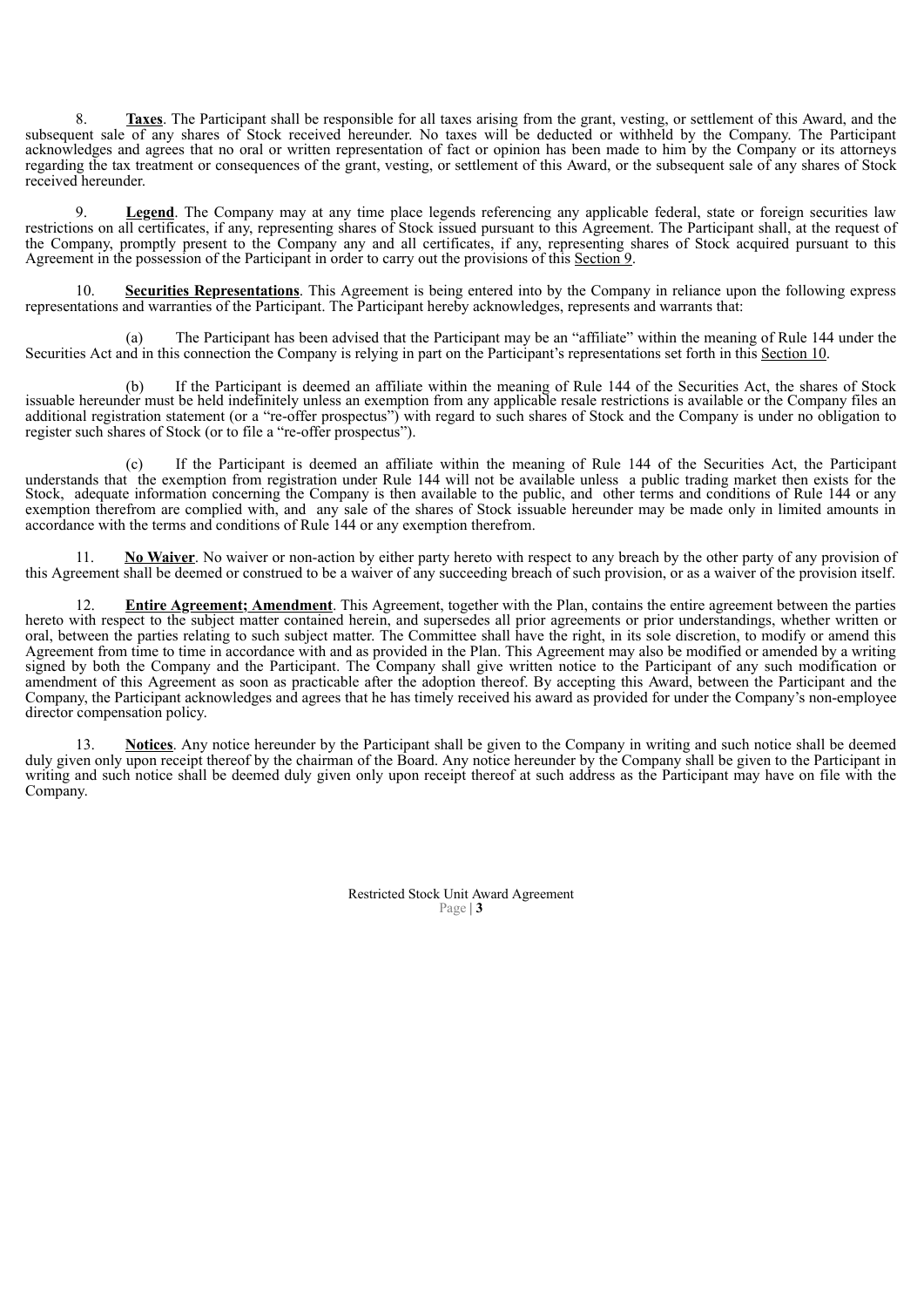14. **No Right to Continued Service**. Nothing in this Agreement shall interfere with or limit in any way the right of the Company, its subsidiaries or its Affiliates to remove the Participant from the Board at any time, for any reason and with or without Cause.

15. **Transfer of Personal Data**. The Participant authorizes, agrees and unambiguously consents to the transmission by the Company (or any Affiliate) of any personal data information related to the RSUs awarded under this Agreement for legitimate business purposes (including, without limitation, the administration of the Plan). This authorization and consent is freely given by the Participant.

16. **Compliance with Laws**. The grant of RSUs and the issuance of shares of Stock hereunder shall be subject to, and shall comply with, any applicable requirements of any foreign and U.S. federal and state securities laws, rules and regulations (including, without limitation, the provisions of the Securities Act, the Exchange Act and in each case any respective rules and regulations promulgated thereunder) and any other law, rule regulation or exchange requirement applicable thereto. The Company shall not be obligated to issue the RSUs or any shares of Stock pursuant to this Agreement if any such issuance would violate any such requirements. As a condition to the settlement of the RSUs, the Company may require the Participant to satisfy any qualifications that may be necessary or appropriate to evidence compliance with any applicable law or regulation.

17. **Binding Agreement; Assignment**. This Agreement shall inure to the benefit of, be binding upon, and be enforceable by the Company and its successors and assigns. Subject to the restrictions on transfer set forth herein and in the Plan, this Agreement will be binding upon the Participant and the Participant's beneficiaries, executors, administrators and the person(s) to whom this Award may be transferred by will or the laws of descent or distribution.

18. **Headings**. The titles and headings of the various sections of this Agreement have been inserted for convenience of reference only and shall not be deemed to be a part of this Agreement.

19. **Counterparts**. This Agreement may be executed in one or more counterparts, each of which shall be deemed to be an original, but all of which shall constitute one and the same instrument. Electronic acceptance and signatures shall have the same force and effect as original signatures.

20. **Further Assurances**. Each party hereto shall do and perform (or shall cause to be done and performed) all such further acts and shall execute and deliver all such other agreements, certificates, instruments and documents as either party hereto reasonably may request in order to carry out the intent and accomplish the purposes of this Agreement and the Plan and the consummation of the transactions contemplated thereunder; *provided* that no such additional documents shall contain terms or conditions inconsistent with the terms and conditions of this Agreement.

21. **Severability**. The invalidity or unenforceability of any provision of this Agreement (or any portion thereof) in any jurisdiction shall not affect the validity, legality or enforceability of the remainder of this Agreement in such jurisdiction or the validity, legality or enforceability of any provision of this Agreement (or any portion thereof) in any other jurisdiction, it being intended that all rights and obligations of the parties hereunder shall be enforceable to the fullest extent permitted by law.

No Acquired Rights. The Participant acknowledges and agrees that: the Company may terminate or amend the Plan at any time; the award of RSUs made under this Agreement is completely independent of any other award or grant and is made at the sole discretion of the Company; no past grants or awards (including, without limitation, the RSUs awarded hereunder) give the Participant any right to any grants or awards in the future whatsoever; and any benefits granted under this Agreement are not part of the Participant's ordinary salary, and shall not be considered as part of such salary in the event of severance, redundancy or resignation.

23. **Section 409A**. Notwithstanding anything herein or in the Plan to the contrary, the RSUs granted pursuant to this Agreement are intended to be exempt from the applicable requirements of the Nonqualified Deferred Compensation Rules and shall be limited, construed and interpreted in accordance with such intent. Nevertheless, to the extent that the Committee determines that the RSUs may not be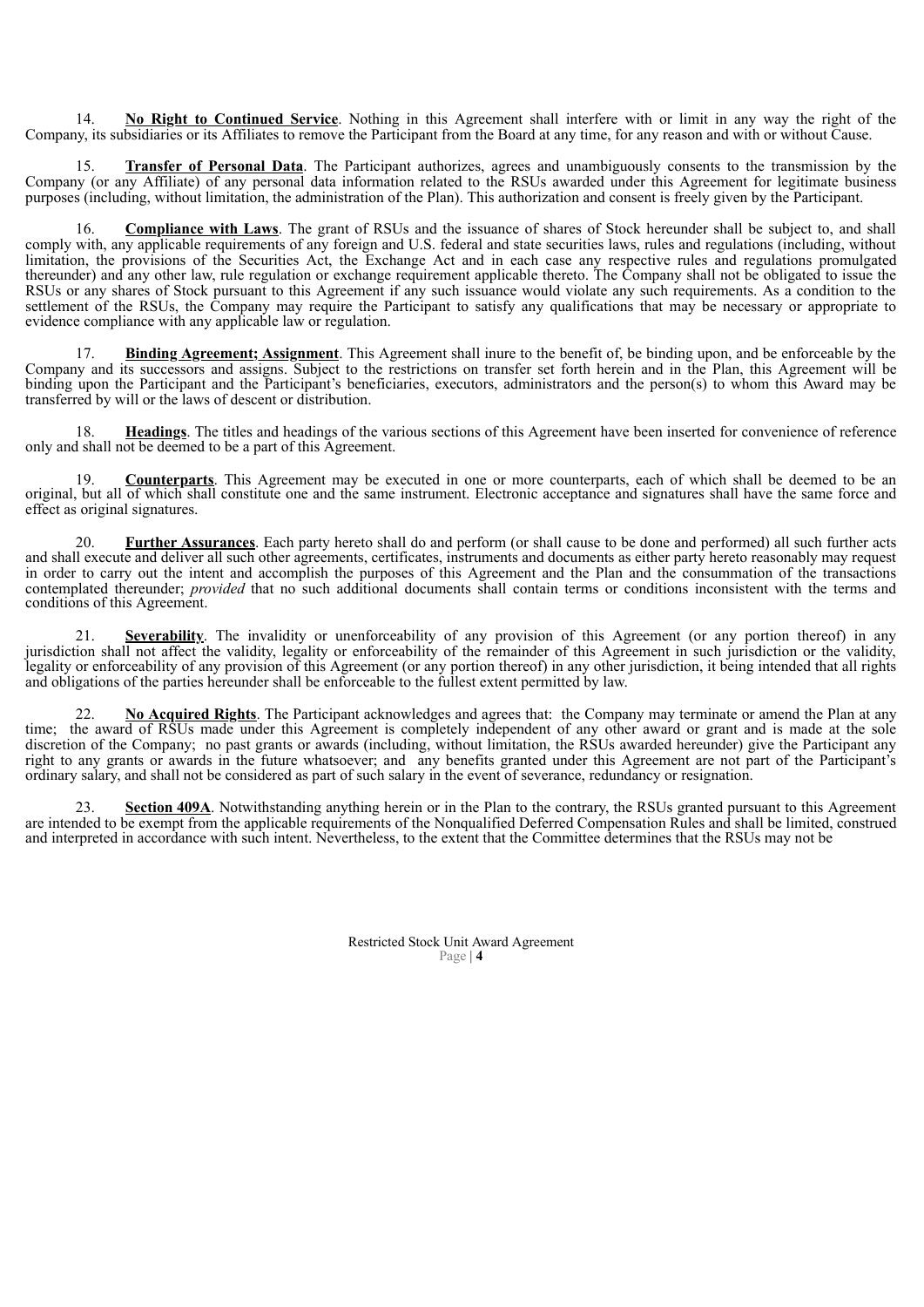exempt from the Nonqualified Deferred Compensation Rules, then, if the Participant is deemed to be a "specified employee" within the meaning of the Nonqualified Deferred Compensation Rules, as determined by the Committee, at a time when the Participant becomes eligible for settlement of the RSUs upon his or her "separation from service" within the meaning of the Nonqualified Deferred Compensation Rules, then to the extent necessary to prevent any accelerated or additional tax under the Nonqualified Deferred Compensation Rules, such settlement will be delayed until the earlier of: (a) the date that is six (6) months following the Participant's separation from service and (b) the Participant's death. Notwithstanding the foregoing, the Company and its Affiliates make no representations that the RSUs provided under this Agreement are exempt from or compliant with the Nonqualified Deferred Compensation Rules and in no event shall the Company or any Affiliate be liable for all or any portion of any taxes, penalties, interest or other expenses that may be incurred by the Participant on account of non-compliance with the Nonqualified Deferred Compensation Rules.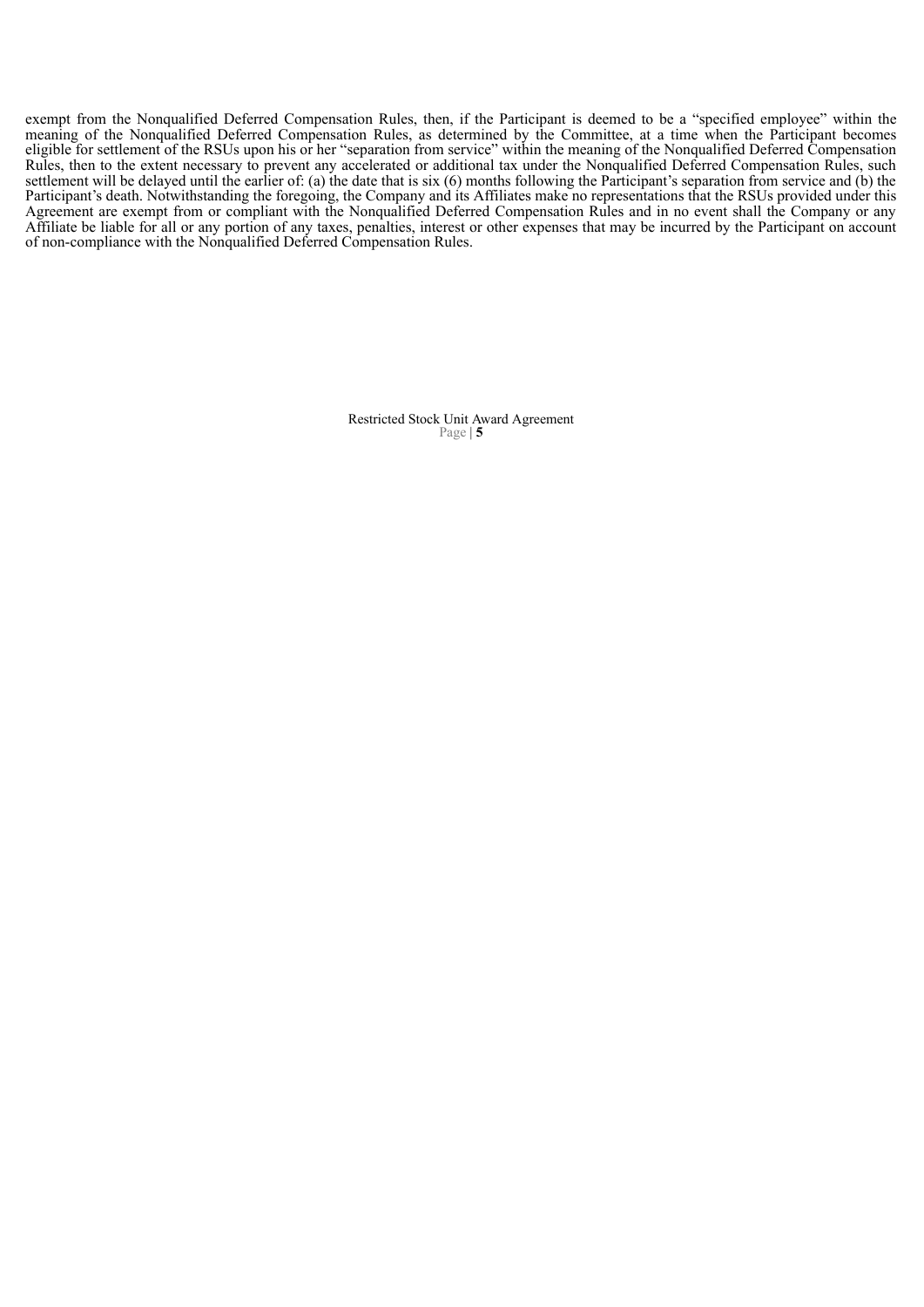# KIRKLAND & ELLIS LLP

AND AFFILIATED PARTNERSHIPS

609 Main Street Houston, TX 77002 United States

+1 713 836 3600

www.kirkland.com

June 9, 2022

<span id="page-14-0"></span>Berry Corporation (bry) 16000 N. Dallas Parkway, Suite 500 Dallas, Texas 75248

# Ladies and Gentlemen:

We are issuing this opinion in our capacity as special counsel to Berry Corporation (bry), a Delaware corporation (the "*Company*"), in connection with the preparation of the Registration Statement on Form S-8 (as amended or supplemented, the "*Registration Statement*") to be filed by the Company pursuant to the Securities Act of 1933, as amended (the "*Securities Act*"), with the Securities and Exchange Commission (the "*Commission*") on or about the date hereof. The Registration Statement relates to 2,300,000 shares (the "*Shares*") of common stock, par value \$0.001 per share, of the Company (the "*Common Stock*") that may be issued from time to time pursuant to the Berry Corporation (bry) 2022 Omnibus Incentive Plan (as amended from time to time, the "*Plan*").

In connection with this opinion, we have examined originals, or copies certified or otherwise identified to our satisfaction, of such documents, corporate records and other instruments as we have deemed necessary for the purposes of this opinion, including (i) the corporate and organizational documents of the Company, (ii) minutes and records of the corporate proceedings of the Company with respect to the Registration Statement, (iii) the Plan, and (iv) the Registration Statement and the exhibits thereto.

For purposes of this opinion, we have assumed the authenticity of all documents submitted to us as originals, the conformity to the originals of all documents submitted to us as copies and the authenticity of the originals of all documents submitted to us as copies. We have also assumed the legal capacity of all natural persons, the genuineness of the signatures of persons signing all documents in connection with which this opinion is rendered, the authority of such persons signing on behalf of the parties thereto other than the Company and the due authorization, execution and delivery of all documents by the parties thereto other than the Company. We have not independently established or verified any facts relevant to the opinions expressed herein, but have relied upon statements and representations of the officers and other representatives of the Company.

We have relied without independent investigation upon, among other things, an assurance from the Company that the number of shares of Common Stock that the Company is authorized to issue pursuant to the Second Amended and Restated Certificate of Incorporation of the Company exceeds the number of shares of Common Stock outstanding and the number of shares of Common Stock that the Company is obligated to issue (or had otherwise reserved for issuance) for any purposes other than the issuances of the Shares by at least the number of Shares, and we have assumed that such condition will remain true at all future times relevant to this opinion.

Based upon and subject to the foregoing qualifications, assumptions and limitations and the further limitations set forth herein, we are of the opinion that the Shares have been duly authorized and, when issued, delivered and paid for in accordance with the terms of the Plan, will be validly issued, fully paid and non-assessable.

Austin Bay Area Beijing Boston Brussels Chicago Dallas Hong Kong London Los Angeles Munich New York Paris Salt Lake City Shanghai Washington, D.C.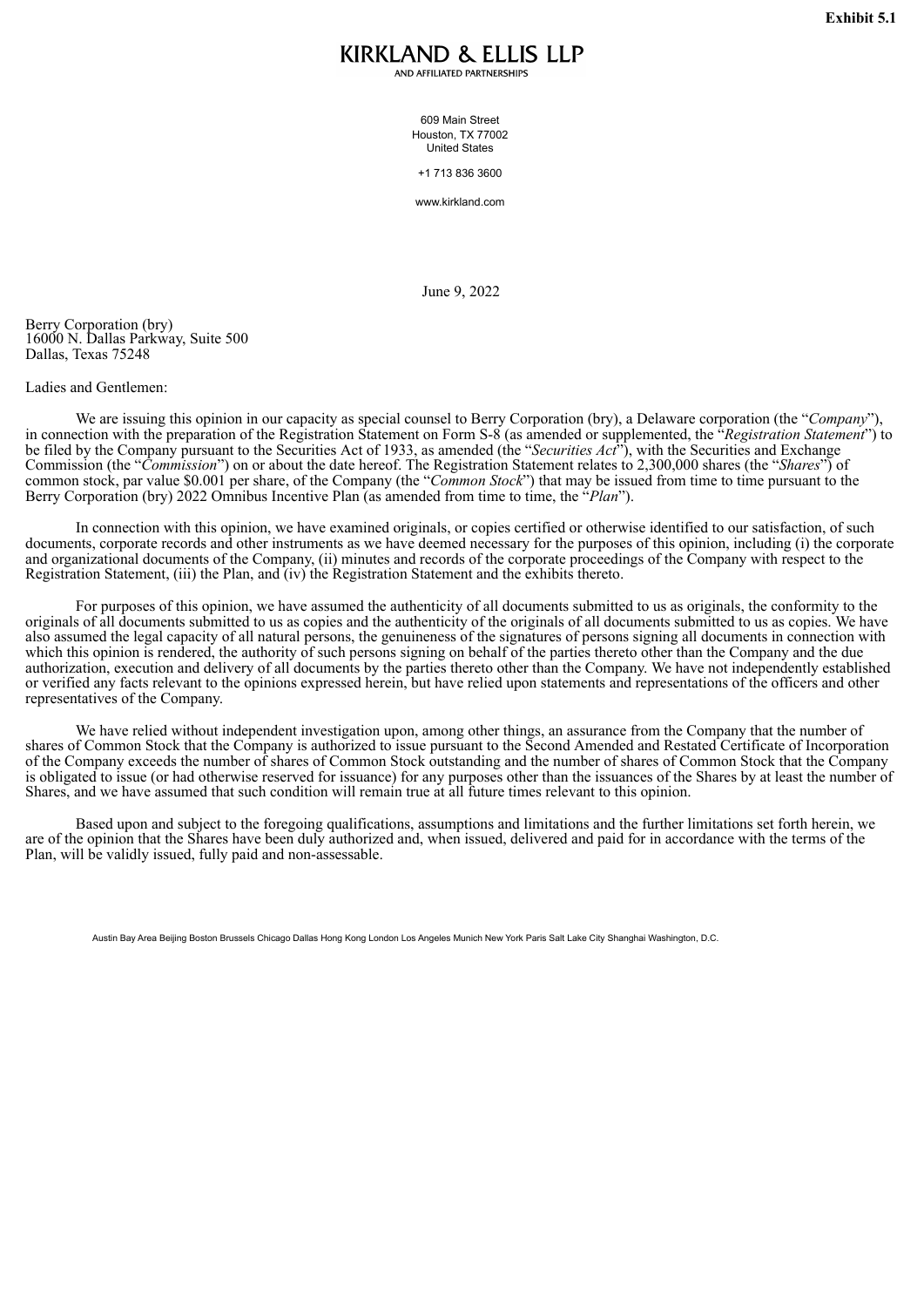# **KIRKLAND & ELLIS LLP**

Berry Corporation (bry) June 9, 2022 Page 2

Our opinion expressed above is subject to the qualifications that we express no opinion as to the applicability of, compliance with, or effect of any laws except the General Corporation Law of the State of Delaware.

We hereby consent to the filing of this opinion with the Commission as Exhibit 5.1 to the Registration Statement. In giving this consent, we do not thereby admit that we are in the category of persons whose consent is required under Section 7 of the Securities Act or the rules and regulations of the Commission.

We do not find it necessary for the purposes of this opinion, and accordingly we do not purport to cover herein, the application of the securities or "Blue Sky" laws of the various states to the sale of the Shares.

This opinion is limited to the specific issues addressed herein, and no opinion may be inferred or implied beyond that expressly stated herein. This opinion speaks only as of the date hereof, and we assume no obligation to revise or supplement this opinion after the date of effectiveness should the General Corporation Law of the State of Delaware be changed by legislative action, judicial decision or otherwise after the date hereof.

This opinion is furnished to you in connection with the filing of the Registration Statement in accordance with the requirements of Item 601(b)(5) of Regulation S-K under the Securities Act, and is not to be used, circulated, quoted or otherwise relied upon for any other purpose.

Sincerely,

/s/ Kirkland & Ellis LLP

Kirkland & Ellis LLP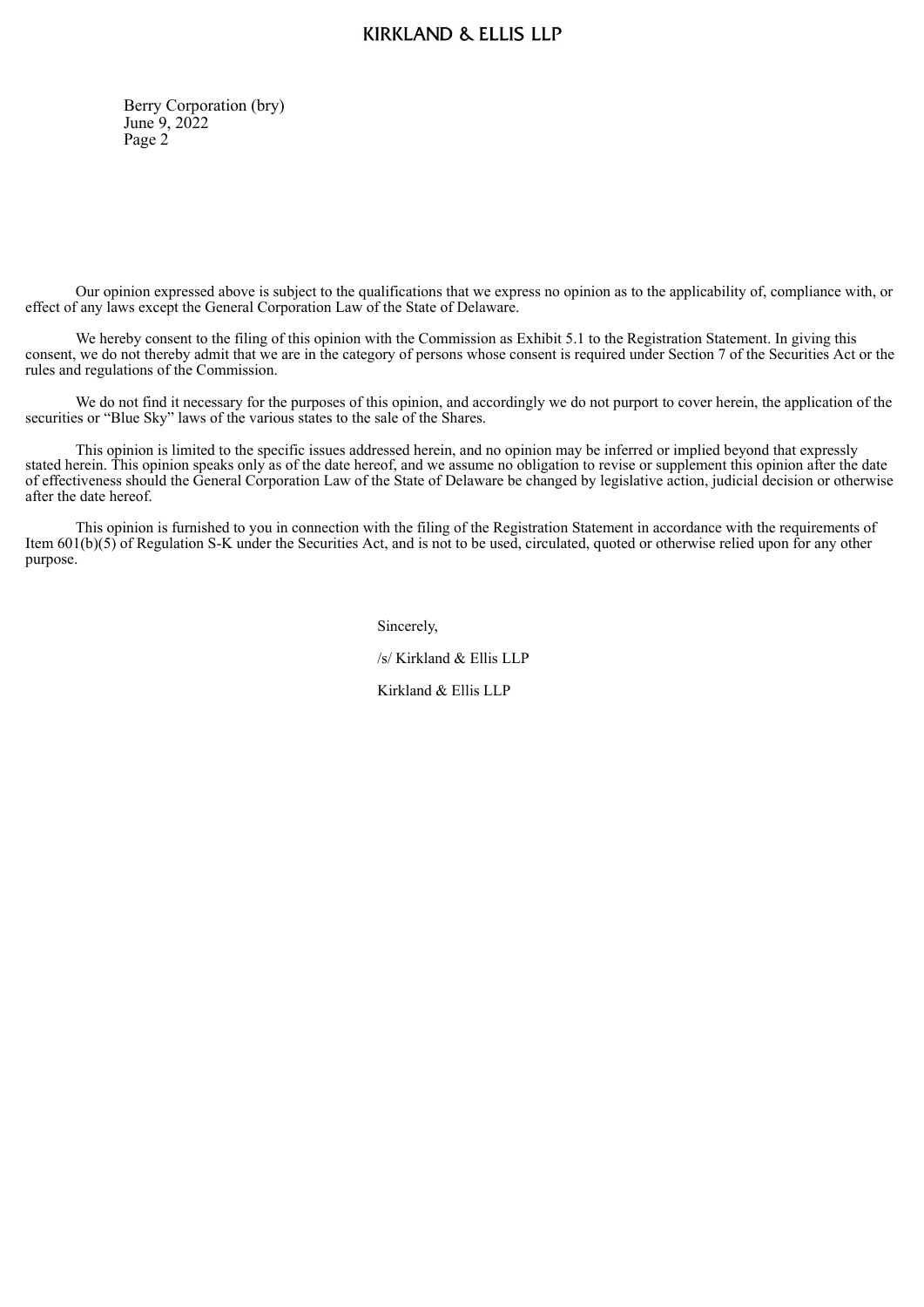# **Consent of Independent Registered Public Accounting Firm**

<span id="page-16-0"></span>We consent to the use of our report dated March 4, 2022, with respect to the consolidated financial statements of Berry Corporation (bry), incorporated herein by reference.

/s/ KPMG LLP

Dallas, Texas June 9, 2022